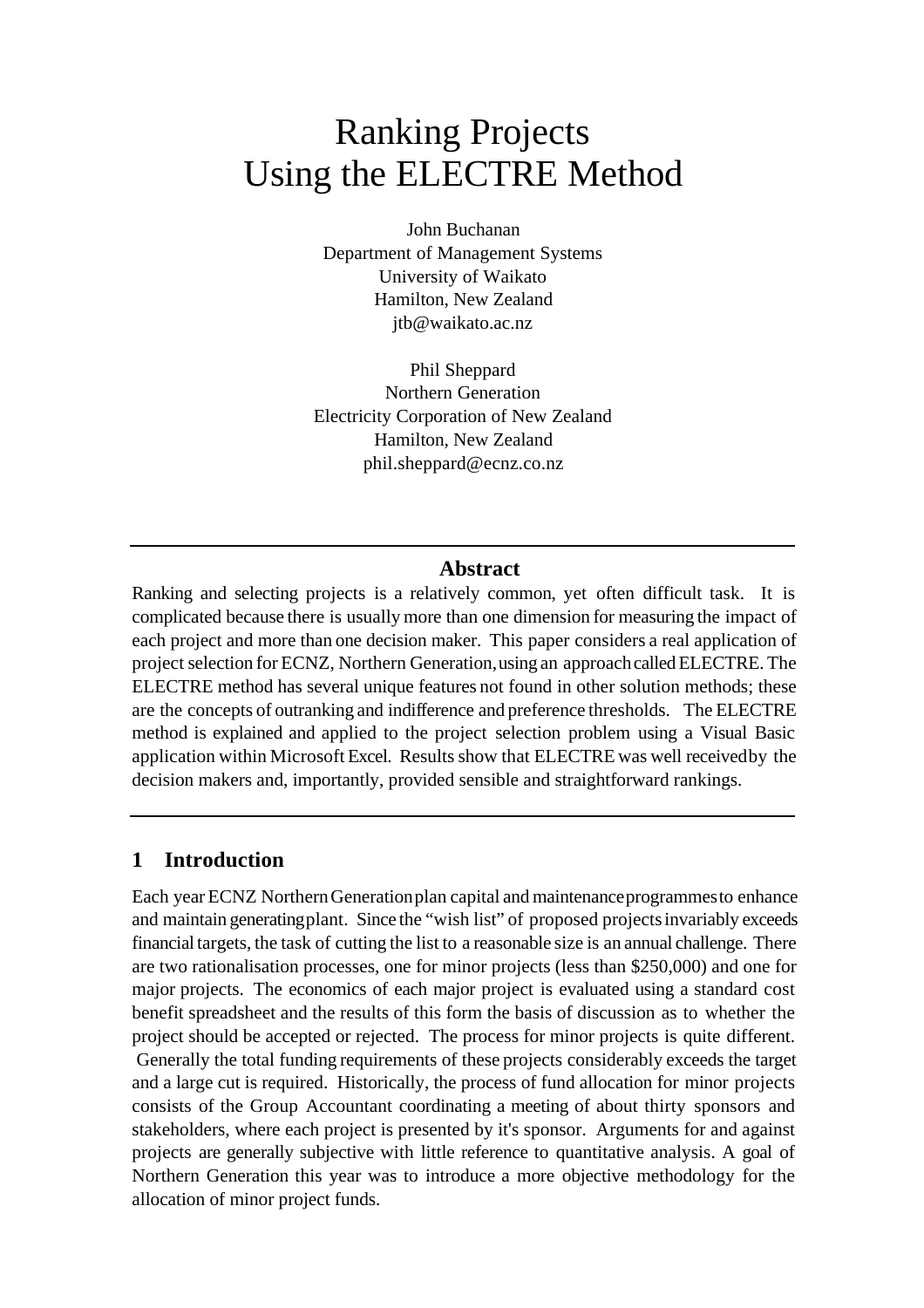This paper discusses the introduction and use of a methodology for project ranking in ECNZ Northern Generation and, in particular, illustrates the use of a particular solution method called ELECTRE.

# **2 The project ranking decision problem**

The project ranking problem is, like many decision problems, challenging for at least two reasons. First, there is no single criterion which adequately captures the effect or impact of each project; in other words, it is a multiple criteria problem. Second, there is no single decision maker; instead the project ranking requires a consensus from a group of decision makers.

Henig and Buchanan [3] and Buchanan *et al*. [1] have argued that good decisions come from good decision process and suggest that where possible the subjective and objective parts of the decision process should be separated. This separation enables the decision making process to move away from being unnecessarily subjective and toward a more objective orientation. A decision problem can be conceived as comprising two components; a set of objectively defined alternatives and a set of subjectively defined criteria. The relationship between the alternatives and the criteria is described using attributes, which are the objective and measurable features of alternatives. Attributes form the bridge between the alternatives and the criteria. In Figure 1 the alternative-attribute-criteria mappings are illustrated.



1. Alternative-Attribute-Criteria Mapping

In the context of the project ranking problem for Northern Generation, the alternatives tend to be clearly defined. They are the projects, such as:

- Maraetai 2 Penstock and Power Station Area Rock Stabilisation,
- Automatic Generator Control,
- Lower Station Electrical Upgrade,
- Station Forced Ventilation, and so on.

For each project, there are a number of criteria that measure the impact of each alternative or project. The choice of appropriate criteria can be quite an art and is typically far more difficult than identifying alternatives. The five criteria eventually used to evaluate the projects were: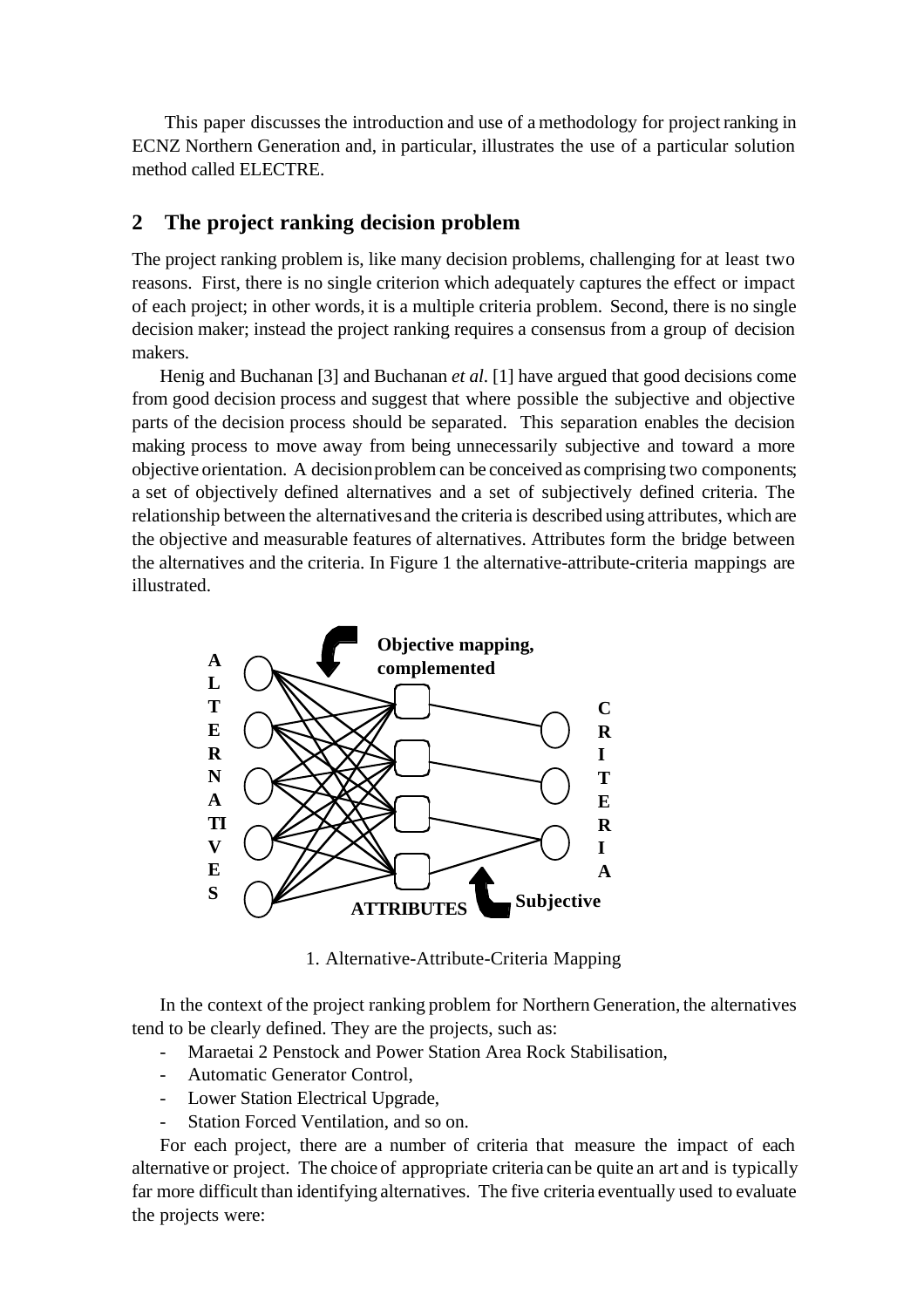| <i>financial</i> (including: cost and financial return)                |     |
|------------------------------------------------------------------------|-----|
| solution delivery (including: consequences of poor                     |     |
| implementation and "proven-ness" of the technology)                    | SD  |
| <i>strategic contribution</i> (including: contribution to the business |     |
| plan and to the core business)                                         | SC. |
| risk management (including: risk of plant failure and damage           |     |
| following natural disaster), and                                       | R M |
| <i>environmental</i> (including: effect on relationship with resource  |     |
| partners and on access to resources).                                  |     |
|                                                                        |     |

The inputs are captured using a menu-driven screen; an example is shown Figure 2.

| Project Ranking Tool           |                            |                          |                      |  |  |  |
|--------------------------------|----------------------------|--------------------------|----------------------|--|--|--|
| <b>Select Project</b>          | Station Forced Ventilation | $\overline{\phantom{a}}$ | <b>Update Scores</b> |  |  |  |
| Financial                      |                            | -33                      |                      |  |  |  |
| Cost                           | \$ 40 k                    |                          |                      |  |  |  |
| Capital or Maintenance         | Capital                    |                          |                      |  |  |  |
| Depreciation Rate              | Buildings 4.8 %            |                          |                      |  |  |  |
| Project Life                   | 20 years                   |                          |                      |  |  |  |
| Annual Dollar Benefit          | \$0k                       |                          |                      |  |  |  |
| Annual Energy Benefit          | ⊣∥<br>н<br>0 MWh           |                          |                      |  |  |  |
| Net Present Value              | $-533k$                    |                          |                      |  |  |  |
| <b>Solution Delivery</b>       |                            | 100                      |                      |  |  |  |
| Benefit Uncertainty            | No Lincertainty            |                          |                      |  |  |  |
| Is the technology proven?      | Yes                        |                          |                      |  |  |  |
| Are the benefits measureable?  | Yes                        |                          |                      |  |  |  |
| <b>Strategic Contribution</b>  |                            | 0                        |                      |  |  |  |
| Importance in business plan    | Not Mentioned              |                          |                      |  |  |  |
| <b>Risk Management</b>         |                            | 20                       |                      |  |  |  |
| Revenue at Stake               | None                       |                          |                      |  |  |  |
| Number of Units                | None                       |                          |                      |  |  |  |
| Risk to Public                 | No Rink                    |                          |                      |  |  |  |
| Risk to Personal               | Low Risk                   |                          |                      |  |  |  |
| Probability of Event Avoiding  | Medium: 2 years +          |                          |                      |  |  |  |
| Environmental                  |                            | 40                       |                      |  |  |  |
| Legal Requirement              | Maybe                      |                          |                      |  |  |  |
| Value of resources accessed    | None                       |                          |                      |  |  |  |
| Value of relationship enhanced | None                       |                          |                      |  |  |  |

2. Input screen for capturing project impact on criteria

Most criteria have been decomposed into simpler, well-defined attribute measures. These are then combined to produce a score for each project for each criterion. The scores for the last four criteria use a 0-100 scale. The financial criterion uses net present value (NPV). This input, where each alternative is assessed using each criterion, produces a matrix of impacts - referred to as performances. Table 3 provides an example of such a performance matrix, using a subset of five projects.

Using the conception of Figure 1, the "objective" part of the decision problem is that part which does not include the preferences of the decision makers; that is, the performance matrix. This does not mean that these performances are known with certainty - clearly they are estimates - but rather that they are independent of the preferences (the subjective inputs) of the decision makers. In terms of process, then, we first endeavoured to derive a matrix of performances which was accepted by all involved.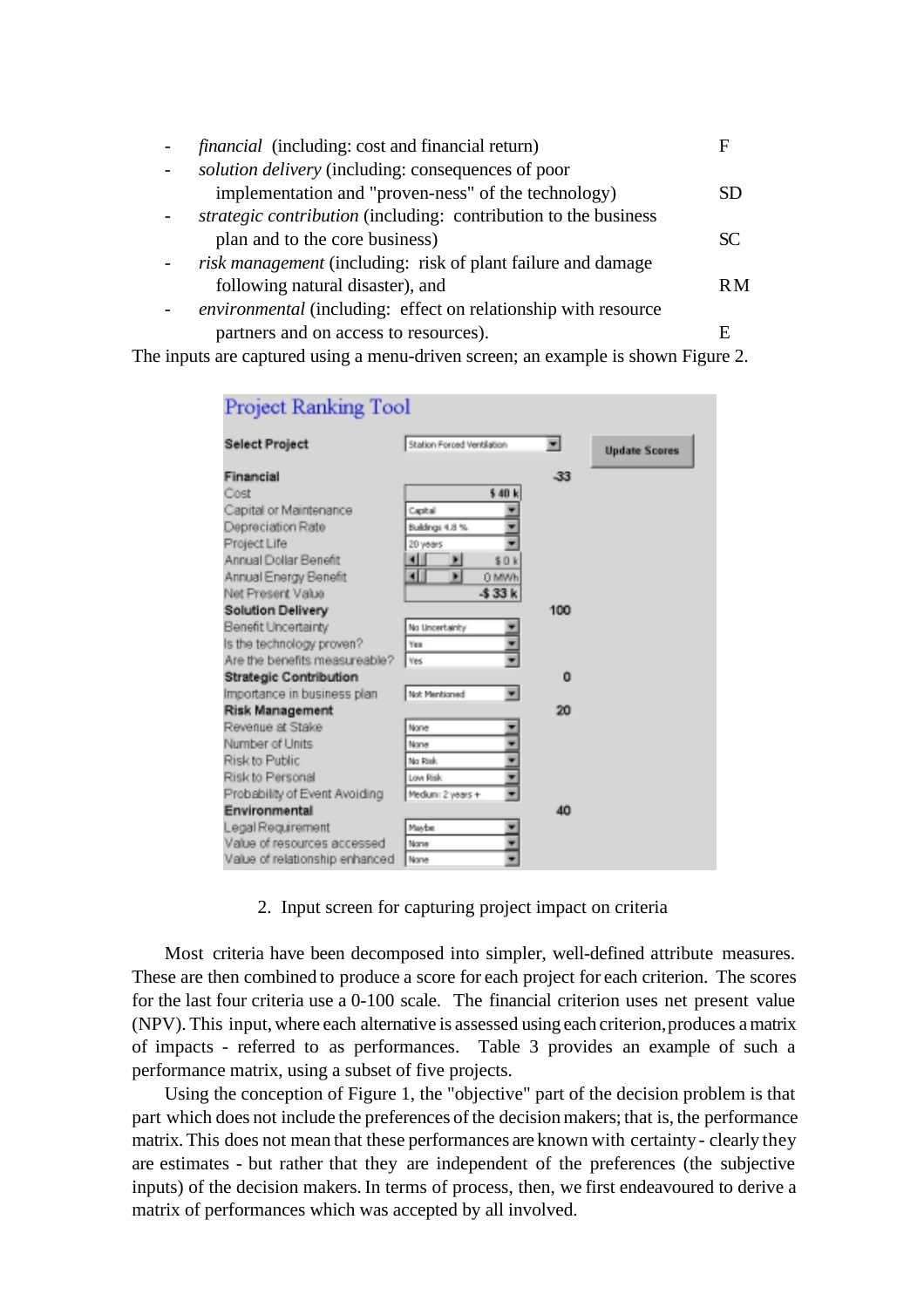|           | F     | <b>SD</b> | SС | RM | E   |
|-----------|-------|-----------|----|----|-----|
| Project 1 | $-14$ | 90        |    | 40 | 100 |
| Project 2 | 129   | 100       |    |    | 0   |
| Project 3 | -10   | 50        |    | 10 | 10  |
| Project 4 | 44    | 90        |    |    | 0   |
| Project 5 | -14   |           |    | 20 | 40  |

#### 3. Performance Matrix

The subjective inputs are provided by the decision makers and relate specifically to the criteria and their relative importance. These will be discussed in the following section, once some of the initial concepts of ELECTRE have been introduced.

However, before we consider the ELECTRE method in detail, there remains at least one important question, "How should these projects be ranked?" There are a variety of solution methods available. Two well-known methods are a simple decision analysis technique - SMART [2] and the analytic hierarchy process - AHP [7]. The choice of solution method is, in itself, a multiple criteria decision problem. The ELECTRE method was selected over the other two due to its ability to incorporate the fuzzy nature of decision making (by using thresholds of indifference and preference) and because the number of pairwise comparisons required by AHP when comparing 80 projects was overwhelming - approximately 16,000. The choice of ELECTRE was also based on successful applications of the method, including ranking Paris Metro stations for renovations [6].

### **3 The ELECTRE method**

ELECTRE was conceived by Bernard Roy [5] in response to deficiencies of existing decision making solution methods. ELECTRE is more than just a solution method; it is a philosophy of decision aid - the philosophy is discussed at length by Roy [5]. However, for this paper we shall concentrate on the method and specifically on what is referred to as ELECTRE III. ELECTRE has evolved through a number of versions (I through IV); all are based on the same fundamental concepts but are operationally somewhat different. It is important to note that ELECTRE is not being presented as the "best" decision aid. It is one proven approach. Simpson [8] has compared both SMART and ELECTRE and she concludes that, "*There are obvious differences between the methods, but it is not obvious that one method is stronger than the other.*" (p. 928)

Two important concepts underscore the ELECTRE approach; thresholds and outranking. These will now be discussed. Assume that there exist defined criteria, g<sub>j</sub>, j=1,2,…,r and a set of alternatives, A. Traditional preference modelling assumes the following three relations hold for two alternatives  $(a, b) \in A$ :

| $aPb$ (a is preferred to b) | g(a) > g(b) |  |
|-----------------------------|-------------|--|
|                             |             |  |

- a**I**b (a is indifferent to b)  $g(a) = g(b)$  $\overline{1}$
- a**J**b (a cannot be compared to b).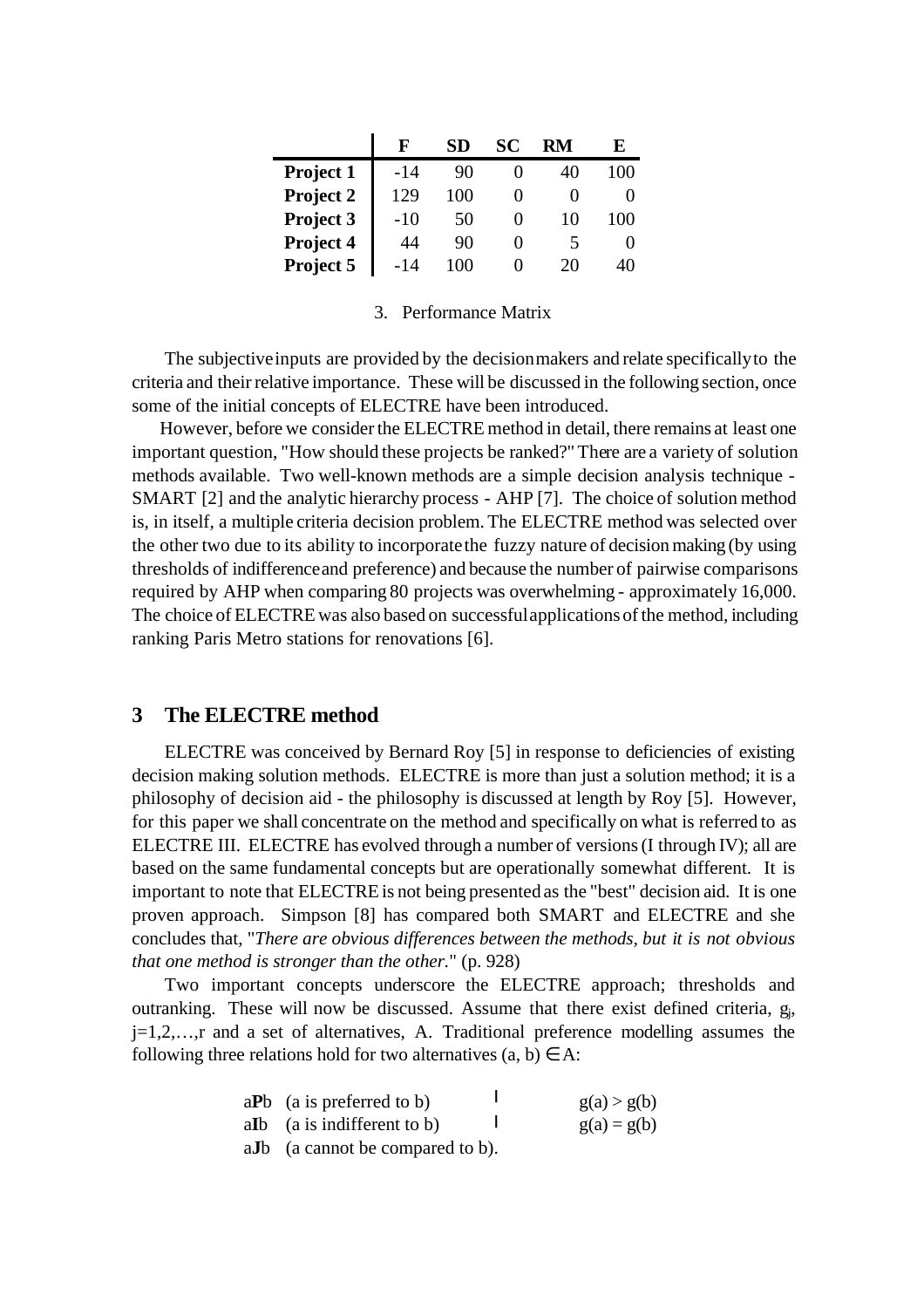However, consider Project1 and Project3 for criterion F with values of -14 and -10 respectively (using Table 3 data). Does this mean that Project1 is preferred to Project3? Is the small difference of 4 sufficient reason to make one more preferred than the other? If, for example, you have two cups of tea - one has 10 mg of sugar and the other has 11 mg of sugar - could you tell the difference? Traditional preference modelling says that because the amount of sugar is not equal, then one will be preferred over the other.

In contrast to the traditional approach, ELECTRE introduces the concept of an indifference threshold, q, and the preference relationships are redefined as follows:

| $aPb$ (a is preferred to b)  |  | $g(a) > g(b) + q$            |
|------------------------------|--|------------------------------|
| ally (a is indifferent to b) |  | $ g(a) - g(b)  \leq q$ , and |
|                              |  |                              |

a**J**b (a cannot be compared to b) remains.

The indifference threshold is specified by the decision maker. While the introduction of this threshold goes some way toward incorporating how a decision maker actually does feel about realistic comparisons, a problem remains. There is a point at which the decision maker changes from indifference to strict preference. Conceptually, there is good reason to introduce a buffer zone between indifference and strict preference; an intermediary zone where the decision maker hesitates between preference and indifference. This zone of hesitation is referred to as weak preference; it is also a binary relation like **P** and **I** above, and is modelled by introducing a preference threshold, p. Thus we have a double threshold model, with the additional binary relation **Q** which measures weak preference. That is:

| aPb  | (a is strongly preferred to b)      | $g(a)-g(b) > p$            |
|------|-------------------------------------|----------------------------|
|      | aQb (a is weakly preferred to b)    | $q < g(a)$ - $g(b) \leq p$ |
| aIb- | (a is indifferent to b; and b to a) | $ g(a) - g(b)  \leq q$     |

The choice of thresholds intimately affects whether a particular binary relationship holds. While the choice of appropriate thresholds is not easy, in most realistic decision making situations there are good reasons for choosing non-zero values for p and q.

Using thresholds, the ELECTRE method seeks to build an outranking relation **S**. To say a**S**b means that "a is at least as good as b" OR "a is not worse than b." It should be noted that these binary relationships are applied to each of the *r* criteria; that is,

 $aS_jb$  means that "a is at least as good as b with respect to the j<sup>th</sup> criterion."

In order to develop this outranking relationship, two further definitions are required - that of concordance and discordance.

The j<sup>th</sup> criterion is in <u>concordance</u> with the assertion a**S**b if and only if  $aS<sub>i</sub>b$ . That is, if  $g_j(a) \ge g_j(b) - q_j$ . Thus, even if  $g_j(a)$  is less than  $g_j(b)$  by an amount up to  $q_j$ , it does not contravene the assertion aSjb and therefore is in concordance.

The  $i<sup>th</sup>$  criterion is in discordance with the assertion a**S**b if and only if  $bP_i$ a. That is, if  $g_j(b) \ge g_j(a) + p_j$ . That is, if b is strictly preferred to a for criterion j, then it is clearly not in concordance with the assertion that a**S**b.

These two concepts of concordance and discordance can be thought of as "harmony" and "disharmony." For each criterion j we are looking to see whether, for every pair of alternatives (a,b), there is harmony or disharmony with the assertion a**S**b; that is, a is at least as good as b.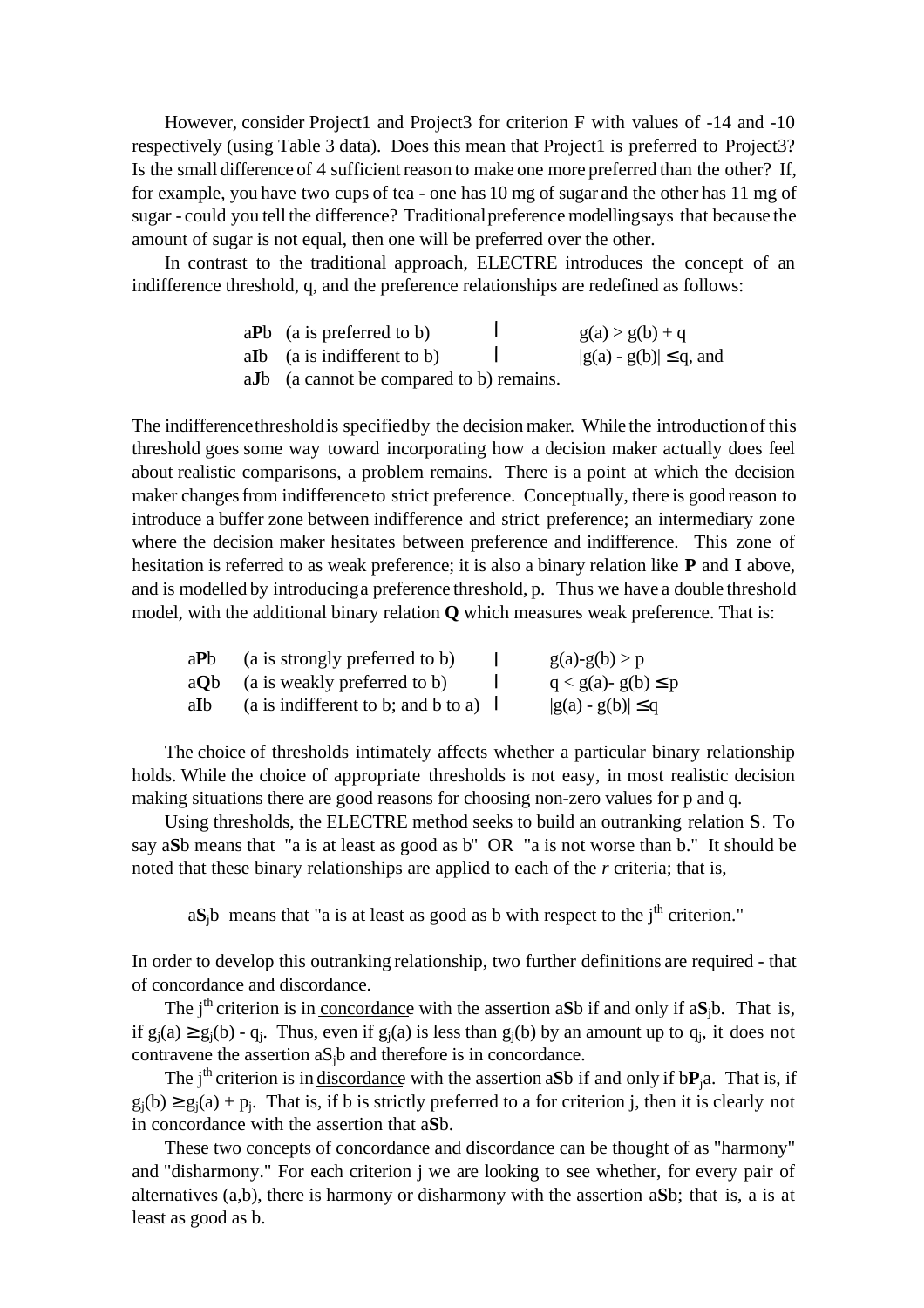With these concepts it is now possible to obtain a measure of the strength of the assertion a**S**b. This measure is called the concordance index  $C(a,b)$ , for a given pair of alternatives  $(a,b) \in A$ . Let  $k_j$  be the importance coefficient or weight for criterion j. We define a valued outranking relation as follows:

$$
C(a,b) = \frac{1}{k} \int_{j=1}^{r} k_j c_j(a,b), \text{ where } k = \int_{j=1}^{r} k_j
$$

where

1, if 
$$
g_j(a) + q_j
$$
?  $g_j(b)$   
\n
$$
C(a, b) = 0, if g_j(a) + p_j \le g_j(b)
$$
\nand 
$$
\theta = \frac{p_j + g_j(a) - g_j(b)}{p_j - q_j}
$$

We shall provide a simple example using the data from Table 3 and calculate the concordance index for the pair of projects P2 and P5. First, we must define the thresholds and weights, as in Table 4.

|                            |    | SD | SC. | RM |  |
|----------------------------|----|----|-----|----|--|
| Indifference threshold (q) |    | I6 |     |    |  |
| Preference threshold (p)   | 50 | 2Δ |     |    |  |
| Weights                    |    |    |     |    |  |

4. Thresholds and Weights

Then

j.

 $C_1(P2, P5) = 1$ , since  $129 + 25 \ge -14$  $C_2(P2, P5) = 1$ , since  $100 + 16 \ge 100$  $C_3(P2, P5) = 1,$  since  $0 + 0 \ge 0$  $C_4(P2,P5) = 0.333$ , since  $0 + 12^{7}$  20 and  $0 + 20^{2}$  40, then  $\frac{24 + 0.20}{24 - 12} = 0.333$  $C_5(P2, P5) = 0$ , since  $0 + 20 \le 40$ . Therefore  $C(P2,P5) =$ 24-12  $\frac{24+0-20}{\frac{1}{2}}$ 0.667.  $1 + 1 + 1 + 1 + 1$  $\frac{(1)(1)+(1)(1)+(1)(1)+(1)(0.333)+(1)(0)}{1}$  $+1$  + 1 + 1 +  $+ (1)(1) + (1)(1) + (1)(0.333) +$ 

This value of 0.667 measures the strength of the assertion that P2 is at least as good as P5. Table 5 presents the complete concordance matrix.

|           |      | <b>P2</b> | P3                                                                        | P4   | Р5   |
|-----------|------|-----------|---------------------------------------------------------------------------|------|------|
| Project 1 | 1.00 |           | $0.80$ $1.00$ $0.80$                                                      |      | 1.00 |
| Project 2 | 0.60 |           | $\begin{array}{ccc} 1.00 & 0.80 & 1.00 \\ 0.60 & 1.00 & 0.60 \end{array}$ |      | 0.67 |
| Project 3 | 0.60 |           |                                                                           |      | 0.80 |
| Project 4 | 0.60 | 0.80      | 0.80 1.00                                                                 |      | 0.75 |
| Project 5 |      | 0.80      | 0.80                                                                      | 0.80 |      |

5. Concordance Matrix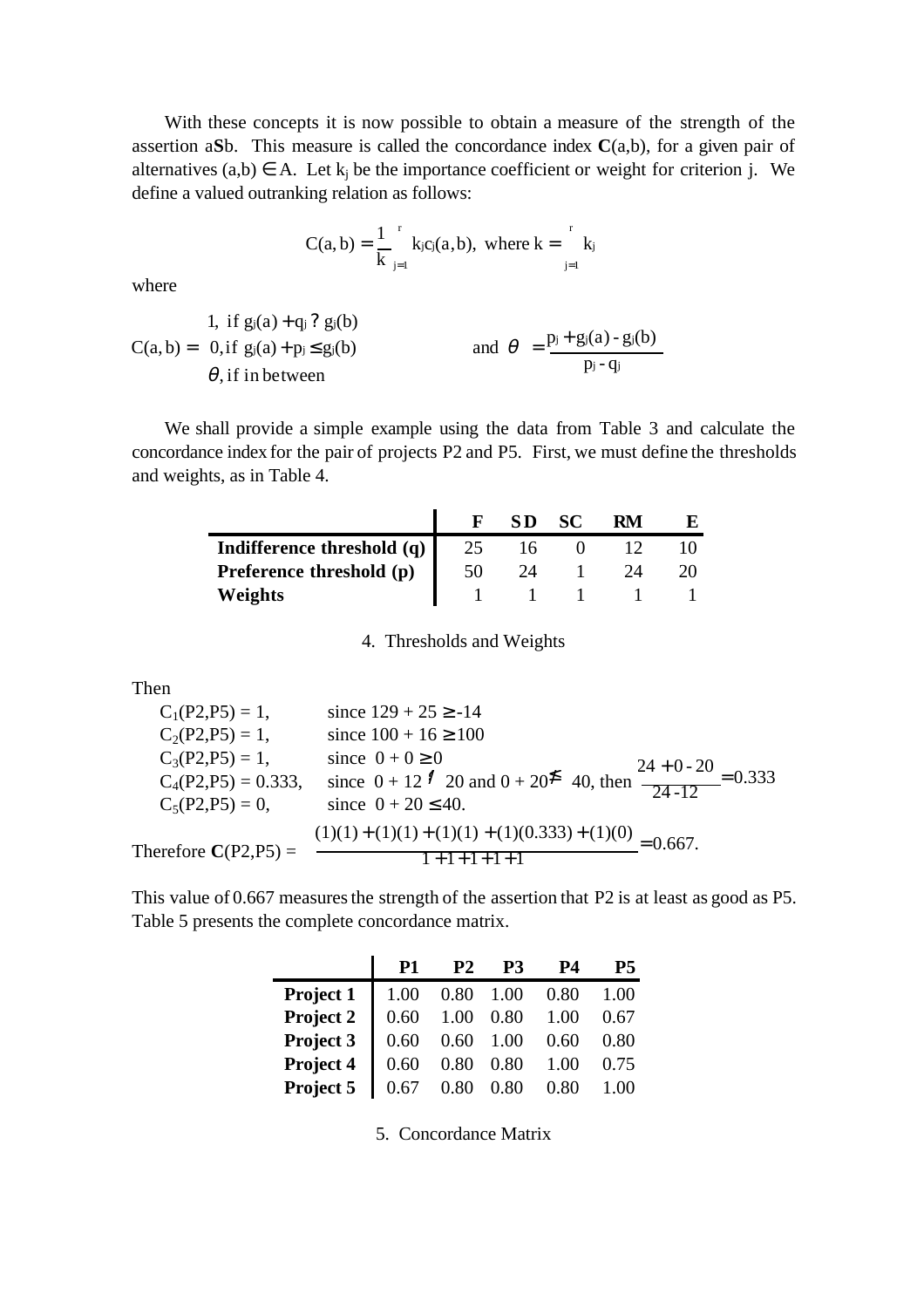The concordance values are easily interpreted. For example, a value of 0.80 for **C**(P1,P2) means that for four out of five criteria, P1 was at least as good as P2. Only for the financial criterion **F** was P2 strictly preferred to P1; that is, the difference exceeded the preference threshold of 50. As thresholds are made smaller, the concordance matrix becomes more symmetric. In the limiting case of no thresholds,

$$
C(P_i, P_j) + C(P_j, P_i) = 1, \ \forall i, j; \ i \ ? \ j.
$$

Here, the concordance value is simply a count of the number of criteria where one alternative is preferred to the other.

At this point, two issues remain unresolved. The first is the explicit inclusion of discordance into the method and the second concerns how to produce a final project ranking from the pairwise outranking information. While it is beyond the scope of this paper to go into detail of these issues, a brief discussion follows.

In order to calculate discordance, a further threshold called the veto threshold is defined. This veto threshold, v, allows for the possibility of a**S**b to be refused totally if, for any one criterion j,  $g_j(b) > g_j(a) + v_j$ . Assume for our example the veto threshold for the financial criterion **F** was 100, and we compare P1 and P2. It is clear that:

$$
g_F(P2) > g_F(P1) + v_F
$$
 or  $129 > -14 + 100$ .

Therefore, the discordance index (**D**) for P1 and P2 in this case would be  $D(P1,P2) = 1.00$ . Thus a discordance matrix is derived which, when combined with the concordance matrix, produces what is called a "credibility" matrix. The credibility matrix provides a quantitative measure of the strength of the assertion a**S**b; that is, a is at least as good as b.

The process for determining a ranking from the credibility matrix is based on graph theory concepts. Essentially two preorders are derived and combined to give a final ranking. An outline of this process can be found in Roy *et al*. [6] and Vincke [9]. Further information is available from the authors. The ranking procedure has been successfully and simply implemented using Visual Basic within Microsoft Excel.

The final ranking of the projects in the example is:



6. Ranking of Example Projects

## **4 Results and Discussion**

Rather than purchase or develop an application to implement the ELECTRE method, we decided to take advantage of the flexibility of Excel and prototype a project ranking tool. The rationale for this was that we considered that the inputs and creation of the performance matrix was very much an iterative process and could change significantly as the project developed. Also, the complete system could be thoroughly tested and proven prior to committing any significant expenditure to application development.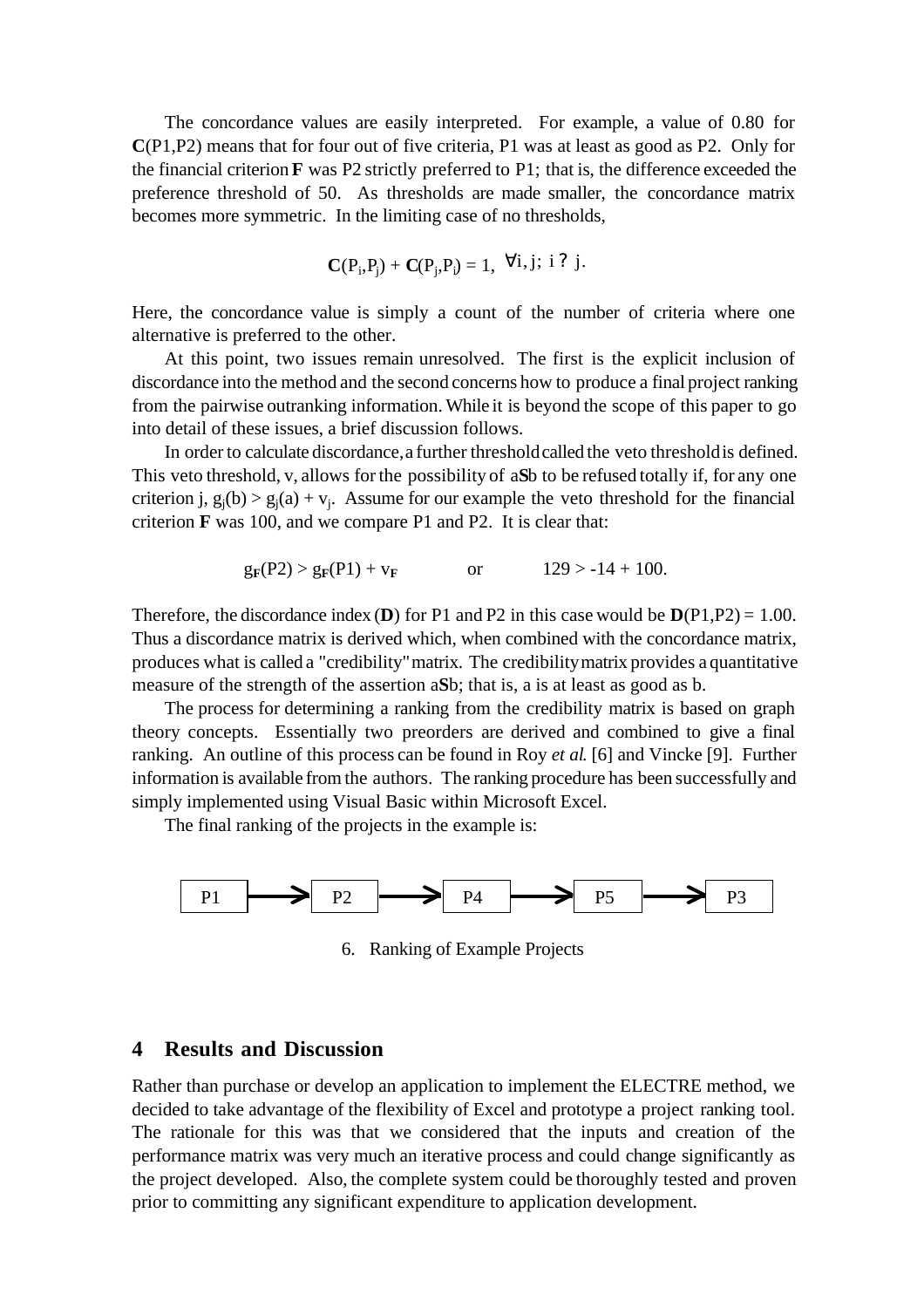An electronic form to collect the relevant data was made available to staff for submitting minor projects. Approximately 80 minor capital and maintenance projects were submitted and the data for each project consolidated into a single spreadsheet. The Business Analyst and Group Accountant reviewed the input data on each project to ensure consistency and a ranked list of projects was created using ELECTRE. Thresholds and weights were also assigned after consultation with the decision makers. In fact, the AHP method was used to obtain weights for each criterion. The total funds requested against the target were as follows:

|                    | <b>Target</b>                      | <b>Funds Requested</b> |
|--------------------|------------------------------------|------------------------|
| <b>Maintenance</b> | $\frac{\text{S}}{\text{S}}$ 1.25 m | \$3.07 m               |
| Capital            | $\frac{\$0.65 \text{ m}}{}$        | \$1.28 m               |

7. Capital and Maintenance Project Funds

A meeting of project sponsors and stakeholders was called and the ranked list was proposed as a starting point to identify the cut-off line. Each project was then quickly reviewed to ensure that it had been properly represented. Projects "below" the line were more thoroughly reviewed to ensure that an essential project was not being dropped in place of another project with more quantifiable benefits. The inputs to many projects were updated and a revised ranking obtained. This list of projects was then submitted and approved for the 1998/99 financial year.

# **5 Conclusions**

As a pilot project, the use of the ELECTRE method was successful. It passed what came to be referred to as "the common sense test." That is, the ranking process and the outcomes were accepted among decision makers at Northern Generation. One reason for the success is, in our view, the structuring of the project ranking problem. It should be expected that any structuring of a decision problem will improve the process and find favour with the decision makers.

However, an exception to this last statement was taking place at the same time as the ELECTRE approach was being developed. An alternative method for project ranking (referred to by the acronym CCPS) was also being recommended to Northern Generation for their project ranking exercises. CCPS was a structured approach to project ranking, based on a decision analysis approach. It required some 130 questions to be answered for each project; these answers were then aggregated into a small set of criteria from which a ranking was derived. The CCPS method was not well received at Northern Generation because of excessive detail (it was overly structured) and because some of the internal logic appeared to be contradictory. In the end, it was not used.

The simple approach described here first separated the objective components from the subjective components. The performances - the impact of each project on the five criteria - is objective and has nothing to do with decision maker preference. In decision analysis parlance, it is a matter of belief, not of preference. The thresholds and weights, however, are subjective. Once the performances are agreed to by all decision makers, then the subjective inputs of thresholds and weights can be processed. This separation proved helpful, and is common in most structured decision methods.